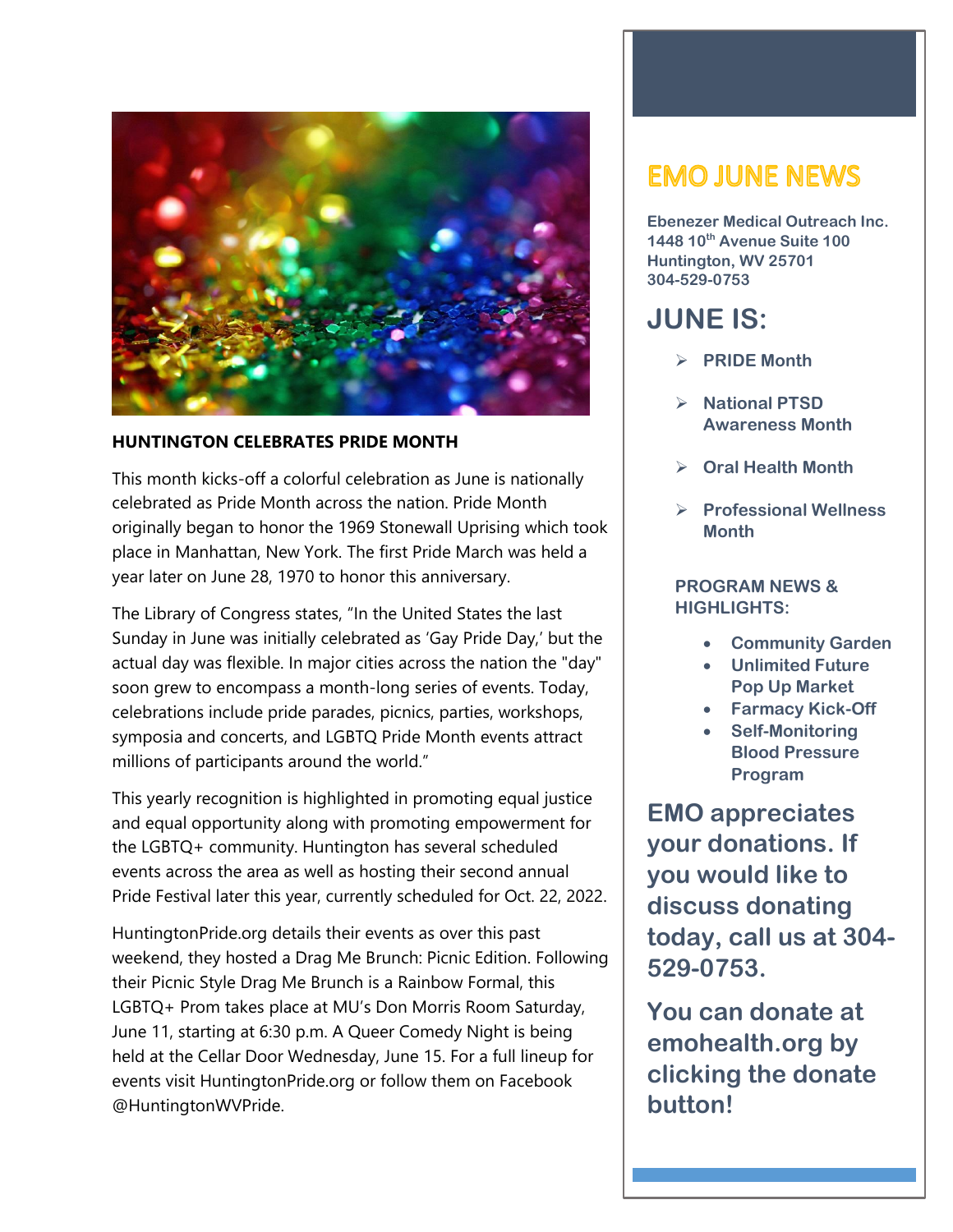

#### **TOGETHER WE GROW**

On Saturday, May 21, EMO attended the first of summer long series of Community Pop-Up Market held at Unlimited Future Inc. located at 1650 8<sup>th</sup> Avenue in Huntington, West Virginia. Unlimited Future Inc. describes themselves as "a not-for-profit microenterprise development center and business incubator. Our vision is to see a thriving economy supported by successful, locally owned businesses. Our mission is to supply the tools, resources, and connections people need to improve their economic status."

This improvement has been a reliant resource as Unlimited Future Inc. has partnered with EMO with the construction of their "Unity" Community Garden. At UFI's Community Pop Up event in May, the public could see hard work sprout to life as EMO's tomato, basil, and pepper plants were shown. Later on, these plants are scheduled to be moved and find their roots in EMO's "Unity" Garden raised beds.

The next event is scheduled for Saturday, June 18. If you are interested in being a vendor, you can apply online at:<https://www.unlimitedfuture.org/community-market-vendor-application/>